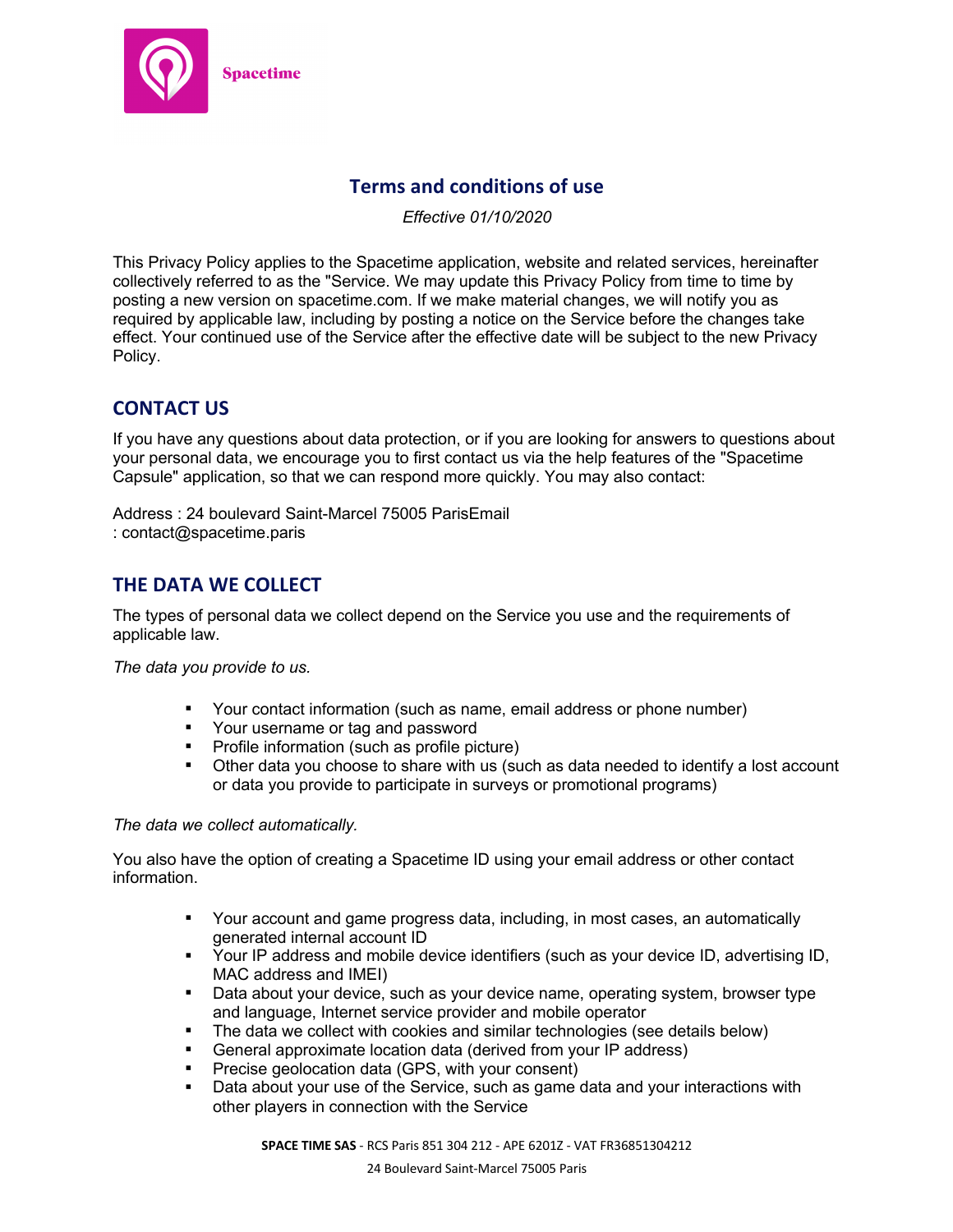

Data you have provided to us from a third party service (such as LINE, WeChat, Google or Facebook) through your privacy settings

You also have the option of creating a Supercell ID using your email address or other contact information.

#### *Data we collect through our partners.*

We also use third-party partners, such as social networks, data analytics providers and advertising networks to supplement the data we have about you, including:

- Demographic information (to determine the approximate location of your IP address)
- Data to combat fraud (such as refund abuse in games or fraudulent clicks in advertising)
- Data from the platforms on which the games are run (such as those used to verify payments)
- Data for advertising and analysis purposes so that we can provide you with a better Service
- Data you have provided to us from a third party service (such as LINE, WeChat, Google or Facebook) through your privacy settings

# **WHY WE COLLECT YOUR DATA**

We use your data for various business purposes, including:

*To ensure the functionality of the Service.*

In order to execute the contract, we process the data necessary to

- § create accounts and allow you to play our games and use our Service;
- operate the Service ;
- verify and confirm payments;
- § provide and deliver the products and services you request;
- send you communications associated with the Service.

#### *Adapt the Service more to our players.*

To provide an excellent Service to our players, we have a legitimate interest in collecting and processing their data necessary to:

- update and develop player profiles;
- develop and improve the service and experience of the players;
- manage our relationship with you;
- § provide social features as part of the Service;
- § personalize your Service experience;
- respond to your comments and questions and provide player support;
- § provide you with Supercell offers through the Service, as well as through other websites and services, and via email;
- send you related information, such as updates, security alerts and support messages;
- allow you to communicate with other players.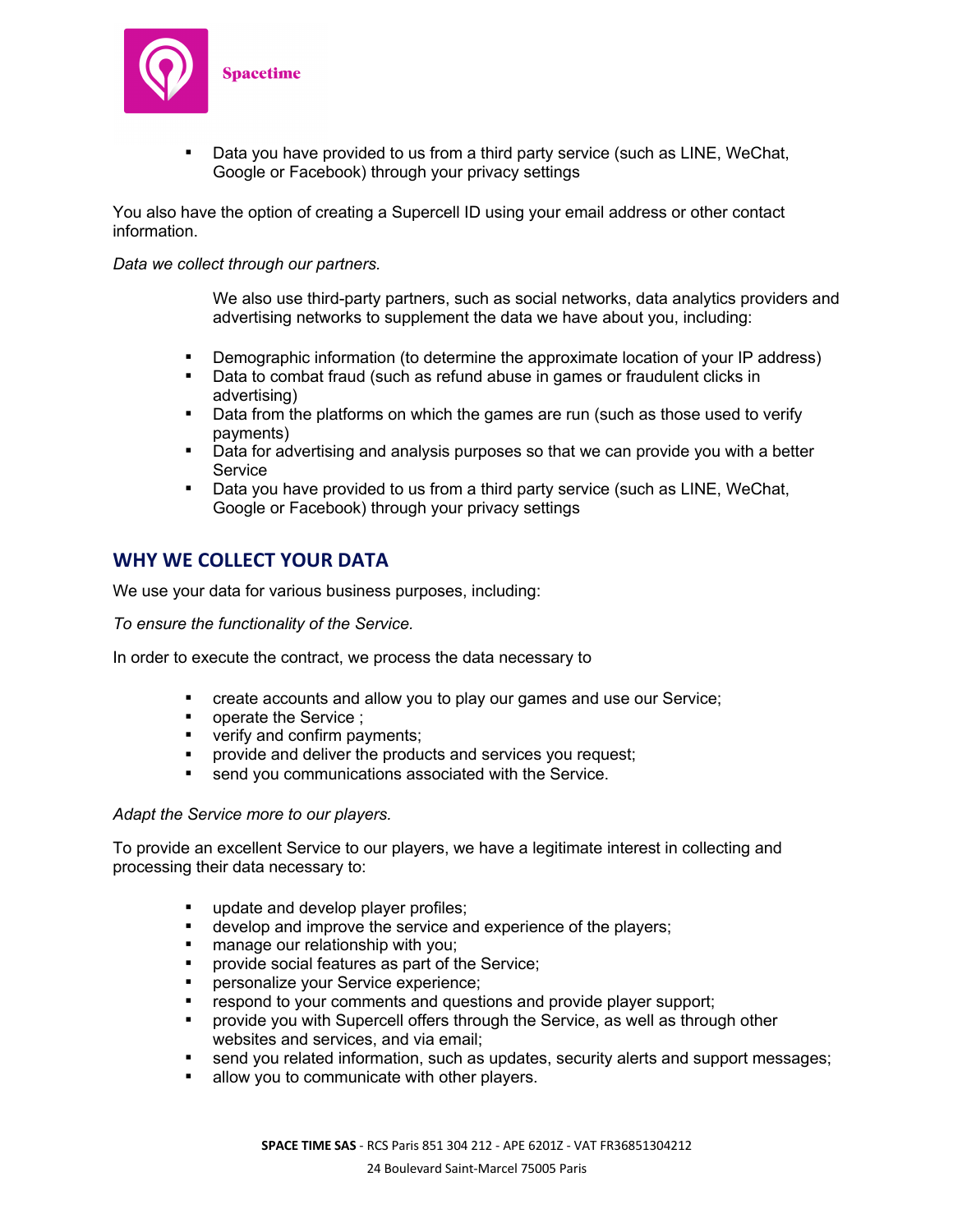

## *To display personalized ads.*

In order to present you with personalized advertisements within the Service, as well as within other websites and services (including via email), we have a legitimate interest in processing the data necessary to:

- track the content you access in connection with the Service and your online behavior;
- deliver, target and improve our advertising and Service.

For information on how you can unsubscribe from personalized advertising services, see the "Your Rights and Options" section below.

### *To maintain the safety and fairness of the Service.*

Ensuring equal opportunity in the Service is our top priority. For more information regarding our Acceptable Use Policy, please read Supercell's Terms of Service.

In order to maintain the security and fairness of the Service and its social features, combat fraud and otherwise ensure acceptable use, we have a legitimate interest in processing the data necessary to:

- analyze and monitor the use of the Service and its social features;
- moderate discussions either automatically or manually;
- take action against players who commit fraud or misconduct.

#### *To analyze, profile and segment.*

In all cases and for all of the above purposes, we may analyze, profile, and segment the data collected.

*With your consent.*

With your consent, we may process your data for other purposes, such as using your GPS location to show you local events.

## **WHO CAN SEE YOUR DATA**

Other than Supercell, third parties may access your data in the following situations:

## **OTHER PLAYERS AND USERS.**

Social features are a core component of our games. Other players and users can, for example, see your profile data, your activities during the game and read messages you have posted.

#### OUR SERVICE PROVIDERS.

Suppliers assist Supercell in providing the Service. These vendors process your data only as directed by Supercell to provide the Service, including hosting, player support, analytics and fraud prevention.

*Other companies and public authorities.*

In order to combat fraud and illegal activity, we may process and disclose your data to other companies and organizations, and provide it to public authorities in response to lawful requests.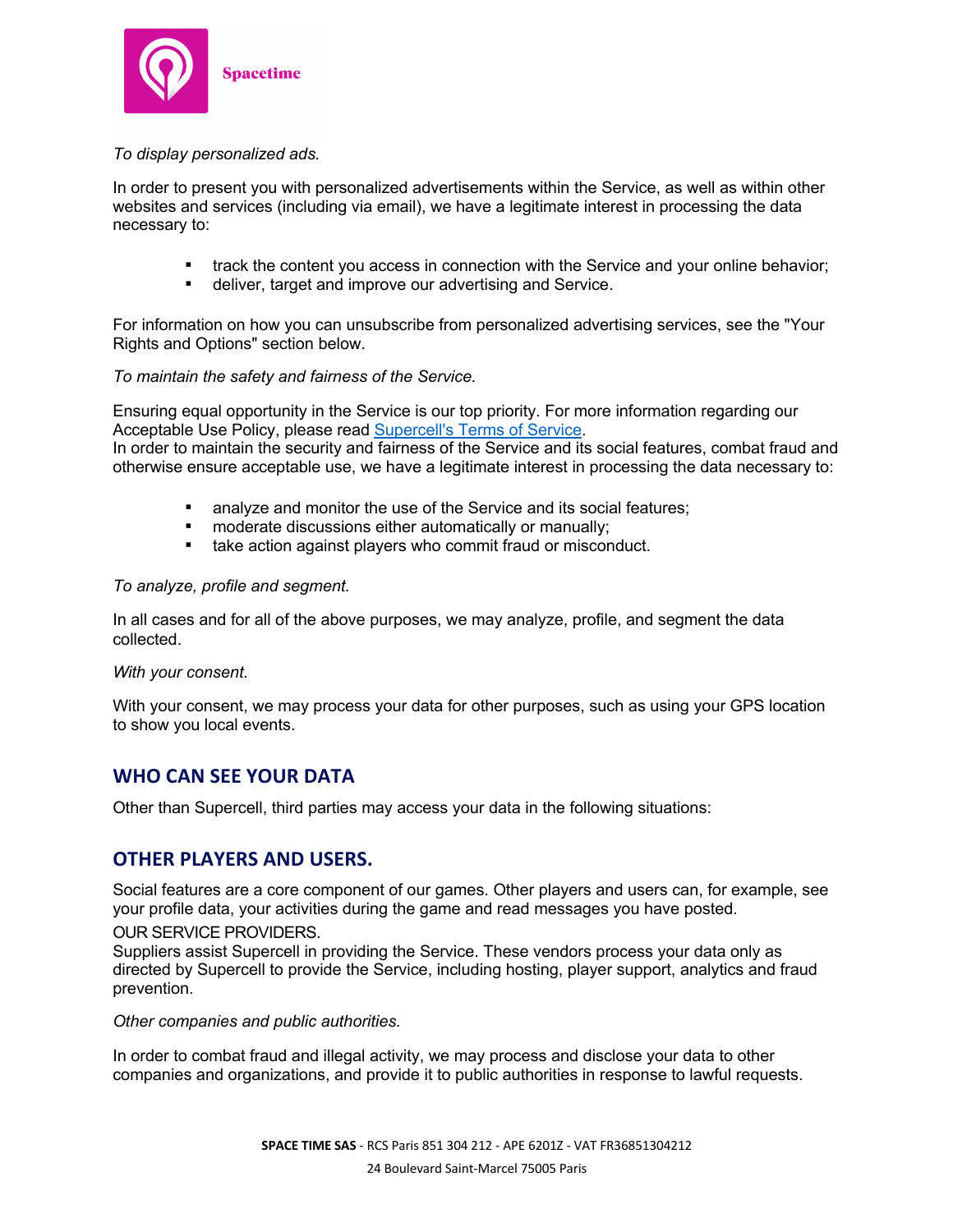

We may also disclose your data based on your consent in order to comply with the law or protect the rights, property and safety of Supercell, its players or third parties.

#### *Advertising and social media partners.*

The Service includes features from our partners, such as social media interaction tools, application programming interface (API) features or software development kits (SDKs) and in-game advertising. A list of these partners is available at supercell.com/en/partner-opt-out.

These partners may access data about your activities and your device (such as your IP address, mobile device identifiers, page(s) viewed, location, time of day). We may also combine and share the data we have collected about you with third party advertising partners. They may use this data (and similar data collected from other websites) to deliver targeted advertisements to you when you visit the third party services on their networks. These partners may have their own privacy policies. This practice is commonly referred to as "interest-based advertising" or "online behavioral advertising. If you prefer not to share your personal information with third-party advertising partners, you can follow the instructions in the "Your Rights and Options" section below.

## **INTERNATIONAL DATA TRANSFERS**

Our Service is international in nature and your data may therefore be transferred to any location in the world. Because different countries may have different data protection laws than your country, we take steps to ensure that adequate safeguards are implemented to protect your data as explained in this Policy. The adequate safeguards we may use may include standard contractual clauses approved by the European Commission and other legal protections.

## **YOUR RIGHTS AND OPTIONS**

### *Unsubscribe from marketing emails and other forms of direct marketing.*

If you no longer wish to receive our marketing communications such as marketing emails, you may unsubscribe by following the instructions in those communications or change your game settings. The updated settings may not take effect immediately. Please note that you may continue to receive non-promotional emails from us, such as communications related to the Service or updates to our Terms of Service or this Privacy Policy.

*Push Notifications.We may send you push notifications through our mobile applications. If you no longer wish to receive these types of communications, you can unsubscribe at any time by changing the settings on your mobile device.*

### *Unsubscribe from targeted advertising.*

You can opt out of interest-based ad services by going to the privacy settings on your Android or iOS device and selecting "Limited Ad Tracking" (Apple iOS) or "Turn off interest-based ads" (Android). For more information, see also: supercell.com/en/partner-opt-out.

You can also unsubscribe from personalized offers during the game through the options provided in the game settings.

*Access to the personal data we hold about you.*

Upon request, we will provide you with a copy of your personal data in electronic format.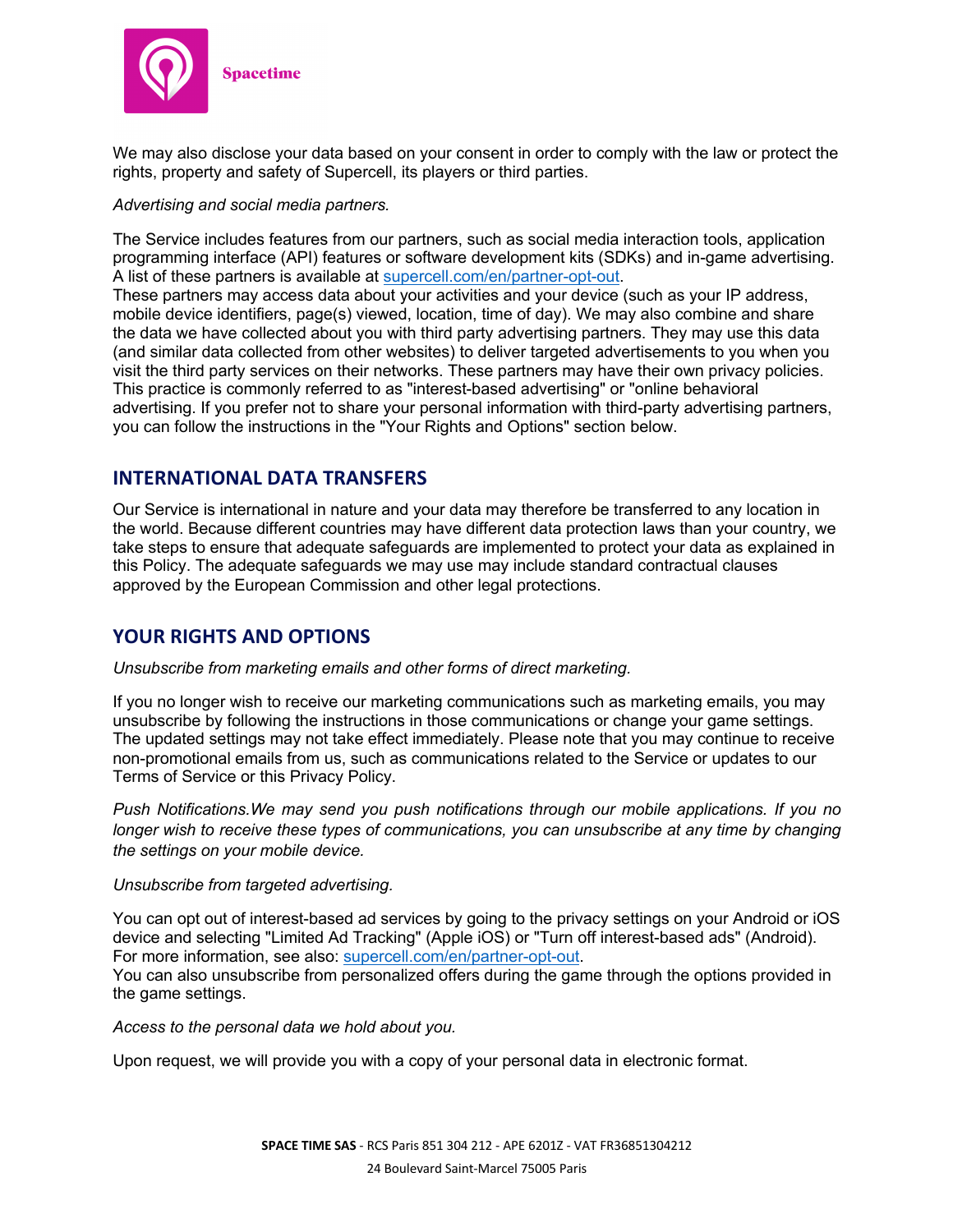

*Your other rights.*

You also have the right to correct your data, request deletion of your data, object to how we use and share your data, and impose limits on how we use and share your data. You can always revoke your consent, for example by disabling GPS location sharing in your mobile device settings. We will respond to all of your requests within a reasonable time. If you have any questions about privacy or data use that we have not satisfactorily resolved, please contact (free of charge) our U.S. based third-party dispute resolution service provider. You may also contact your local data protection authority in the European Economic Area, Switzerland or the United Kingdom regarding unresolved complaints.

If you wish to exercise any of your rights as a data subject described above, please use the help options described in the "Contact Us" section above. We will respond to all requests in accordance with applicable law. In order to protect your privacy, we may also take other steps to verify your identity before responding to your request, including asking you to provide us with a purchase receipt or other account information, asking you to link your email address to your game account (e.g., using the Supercell ID), or asking you to answer questions about your activities on our Service. Once your identity has been verified, you may also designate an authorized representative to exercise your rights on your behalf by providing their contact information to our customer support team as required by applicable law.

You have the right not to be discriminated against as a result of exercising your rights.

## COOKIES AND SIMILAR TECHNOLOGIES

Like most online services, we and our partners use cookies and similar technologies to deliver and personalize the Service, analyze usage, target advertisements, and prevent fraud. Cookies and similar technologies allow us and our partners to store your preferences and track your activities on the Service. Please note that our partners may have their own privacy policies. We and our partners collect and maintain data about user interactions with unaffiliated websites and applications that use our technologies, including cookies and similar tracking technologies. This allows us to infer the presence of a common user or household behind multiple devices or browsers, for example, and then link those browsers and devices into a dedicated graph. We do this for:

- detect and prevent fraud :
- Allow users to use the Service on one device and pick up where they left off on another device;
- perform analysis, customization and attribution;
- § Limit the number of times the same ad is presented to a user across all known or inferred devices;
- § present on each device infers personalized ads based on your browsing habits across all devices.

For more information (including how to unsubscribe), please visit supercell.com/en/partner-opt-out/. You can disable cookies in your browser settings, but some parts of the Service may not function properly as a result.

# **HOW WE PROTECT YOUR DATA**

*Security guarantees.*

To ensure a safe and secure player experience, we continually develop and implement administrative, technical and physical measures to protect your data from unauthorized access, loss, misuse or alteration.